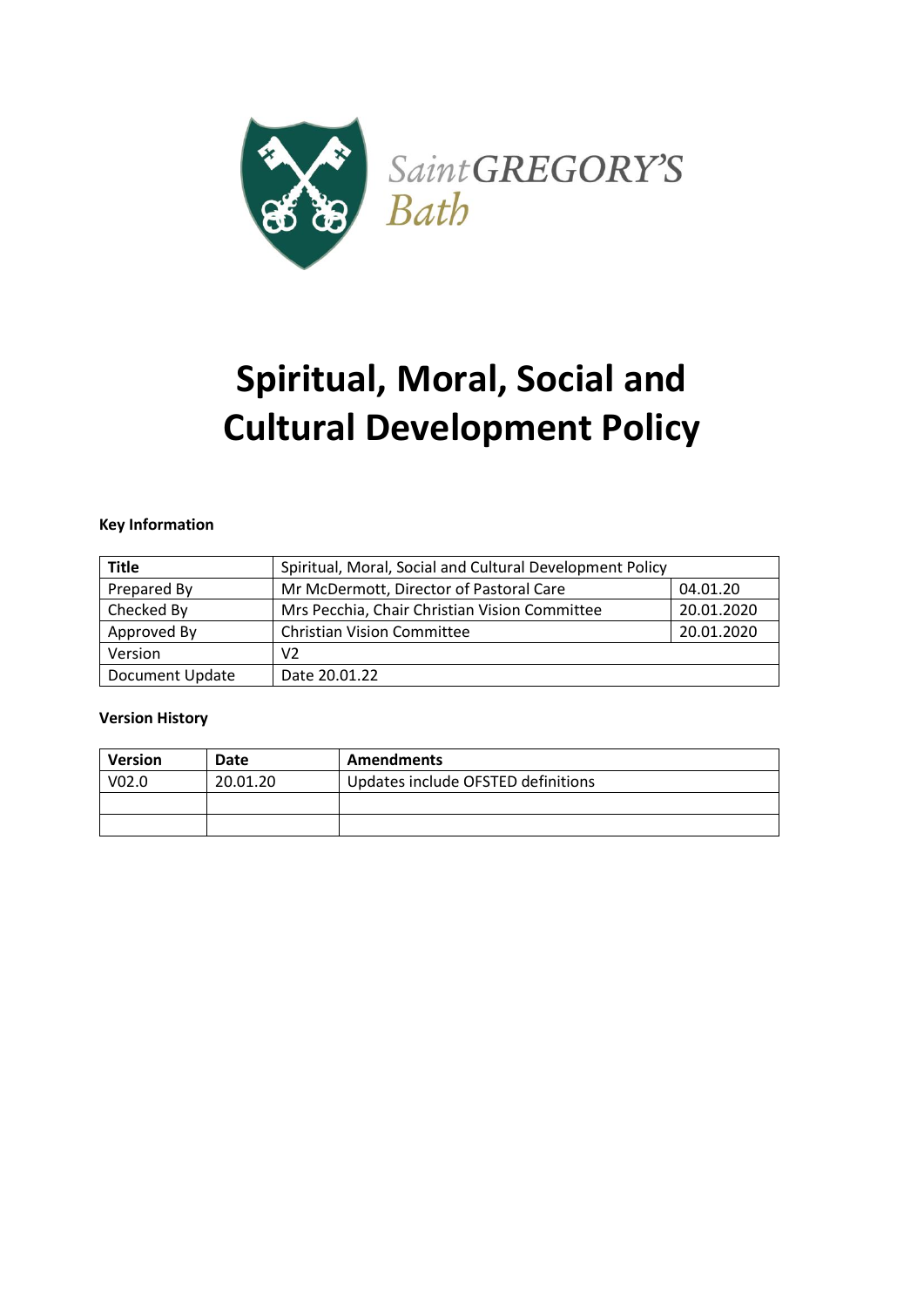*'Our schools aim to make the promotion of the human person the goal of education.' (Called to be a People of Hope – Schools Edition p3)*

*'Children and young people must be guaranteed the possibility of developing harmoniously their own physical, moral, intellectual and spiritual gifts, and they must also be helped to develop their sense of responsibility, learn the correct use of freedom, and participate actively in social life.' (CDRE p3)*

## *'to flourish in Christ'*

*'We believe that every child is made in the image of God and should be valued as a unique and gifted creation with a divine origin and eternal destiny. As a Catholic school our aim is to promote the dignity and well-being of every child and ensure that they flourish in the course of their journey with us in a safe, happy and enriching environment.'* 

St Gregory's Mission Statement

'Everyone should be given a chance to flourish and grow into the people God wants them to be.'

St Gregory's School Creed

As a learning community we live out our Mission Statement striving for excellence through caring, sharing and achieving.

"Flourishing in Christ", sums up the source and aim of St Gregory's as an educational and worshipping community. Education at St Gregory's is concerned with more than the purely academic development of students. The development of the whole person in all areas is the fundamental reason for the school's existence. All members of the community have an impact upon the formation of others within the school. Every legitimate activity and subject has a role to play in a person's holistic development, especially in the areas of Spiritual, Moral, Social and Cultural development. For students, the school offers a supporting role in helping parents undertake the Spiritual, Moral, Social and Cultural development of their children at home.

Some departments make an explicit and clear contribution to students' SMSC such as Religious Education and through Relationships and Sex Education. All other subjects make a significant contribution to the SMSC development of students through the delivery of their curriculum and Schemes of Work.

"*We are bearing witness to God's presence in society, but we are also being a sign and touching the lives of those around us, in many undiscerned and perhaps unintended ways.*" (CES document 'Spiritual and Moral Development' page 7)

Since the 1988 Education Act, schools now have the responsibility to promote "..*the spiritual, moral, social and cultural development of students… and of society.*" (Education Reform Act Part 1 Chapter 1)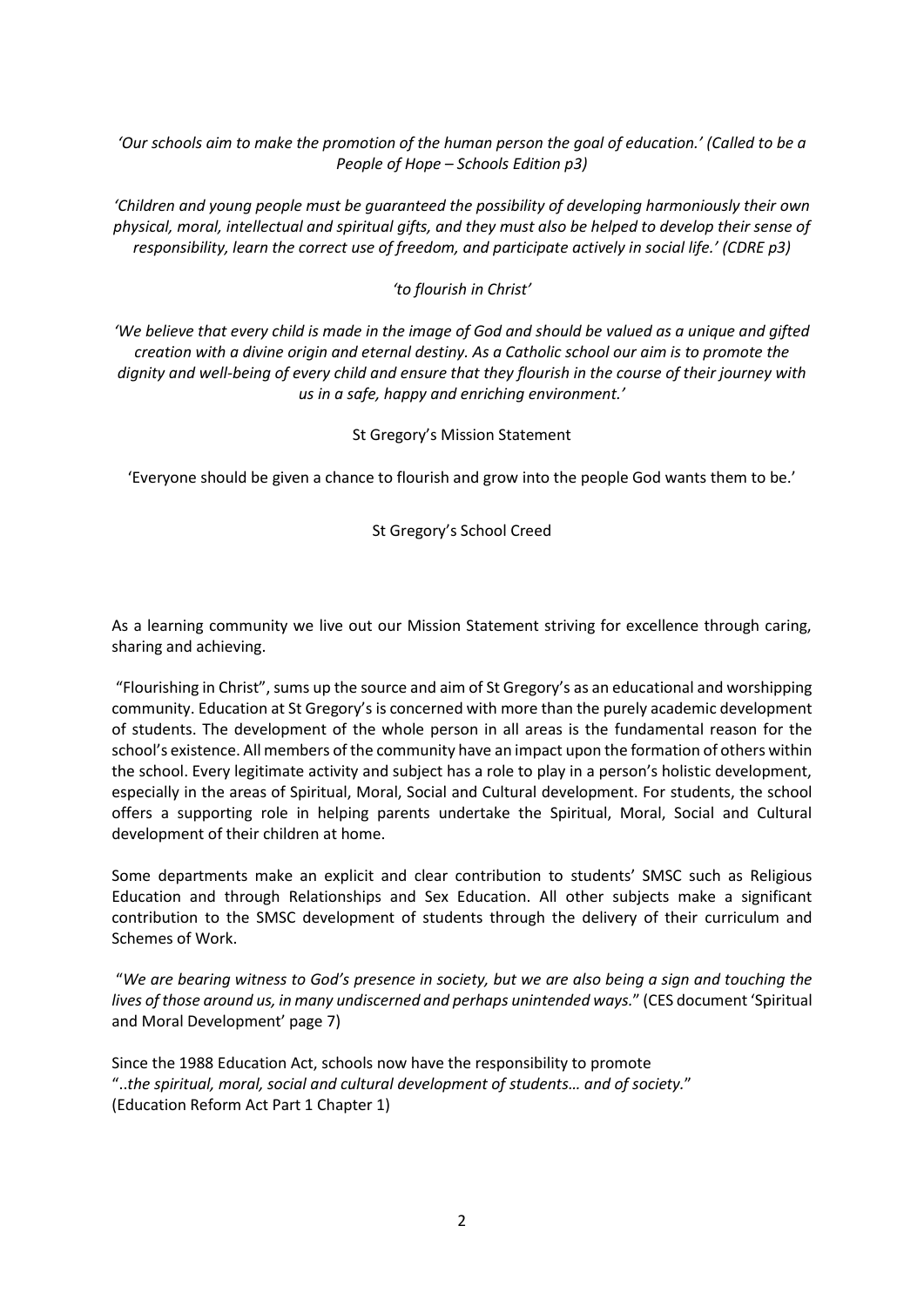## **Spiritual Development Principles**

Spiritual development at St Gregory's is grounded in and draws life from the rich and varied spirituality of the Catholic Church. Students and staff are given the opportunity to reflect and develop their spirituality in the regular celebration of the liturgical life of the Church, through the sacraments, collective worship, in Religious Education, and also through opportunities within the wider curriculum and life of the school.

Conscious of the backgrounds of some members of the school community, it is recognised that though spirituality is closely linked to and is a key element of Christianity, it is not exclusively a religious term. For some their spiritual development will not be explicitly religious, but will be a natural human response to God, to themselves, to the world and to the society around them. For those people of faith, spirituality is a fundamental aspect of their lives and helps to deepen the personal response to God of every individual. Every legitimate activity from this perspective has a spiritual dimension. This view is further supported by part of the OFSTED definition of Spiritual Development. "*Spiritual development is the development of the non-material element of a human being which drives and sustains us and…is about the development of a sense of identity, self-worth, personal insight, meaning and purpose…*"

Spiritual development for OFSTED is demonstrated through:

- Beliefs, religious or otherwise, which inform students' perspective on life and their knowledge of, and respect for, different people's feelings and values.
- Students having a sense of enjoyment and fascination in learning about themselves, others and the world around them.
- The use of imagination and creativity in students' learning.
- Students having a willingness to reflect on their experiences.

The continuing search for "more penetrating truths", "the quest and love of what is true and good", are what spiritual development is all about. It is in this sense of "The spiritual" that we must help our students, each in their own unique way, to think, appreciate, question, struggle, suffer, wonder, love, reflect and indeed work!" (CES Document Pg11). CESEW

# **Practices**

Explicit spiritual development and formation take place through the Religious Education Programme in both Key Stages, the liturgical celebrations, collective worship and involvement in charitable activities (eg The Christmas Market).

It is important to note that spiritual formation involves the whole community and the whole curriculum and it is more than the preserve of the Religious Education Department.

As a Catholic school prayer and worship are central to our daily routines. Daily assemblies always have a spiritual or moral message.

The Chaplaincy group meets in the Chapel and they are supported by our Chaplaincy Assistant. A range of activities including meditation, Morning Prayer, Exposition of the Blessed Sacrament and rice lunches are on offer. Retreats are a part of what is offered throughout a young person's journey through St Gregory's.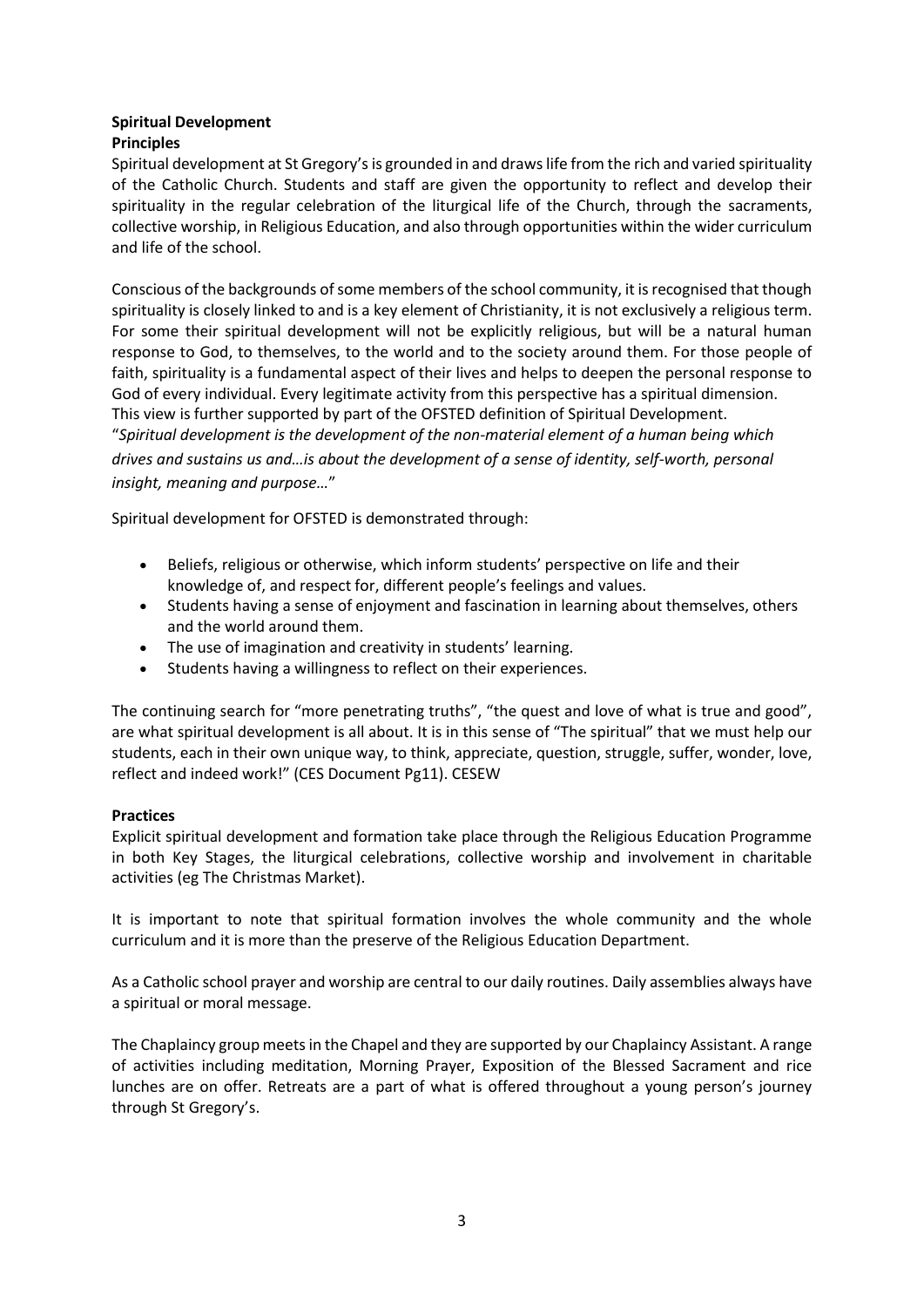# **Moral Development**

## **Principles**

Jesus' moral imperative 'To do unto others what you would have them do to you' places ethical development at the heart of the Christian ethic. Our aim is to enable students to build a framework of moral values for themselves so as to help them regulate their personal behaviour. We operate on the understanding that moral development is attuned to maturation and expect young people to take greater responsibility for themselves as they get older and this is reflected in our PSHE programme. We also endeavour to develop our students' understanding of shared and agreed values held in society as a whole. Students need to recognise that society's values can and do change and they need to understand the reasons for this. Both Gospel and British Values underpin the assembly programme and are informed by them.

The moral development of students is shown through their:

- Ability to recognise the difference between right and wrong, readily apply this understanding in their own lives and, in so doing, respect the civil and criminal law of England.
- Understanding of the consequences of their behaviour and actions.
- Interest in investigating and offering reasoned views about moral and ethical issues and their ability to understand and appreciate the viewpoints of others on these issues.

#### **Practices**

Much of this is explored in detail in the Religious Education, Humanities, Science and the Creatives where the opportunity for discussion about moral issues is taken. In PSHE consideration is given to moral issues which affect our society in an age appropriate fashion. Other subjects make a contribution to student's moral development. The school behaviour code is aimed at our students taking responsibility for their own actions.

#### **Social Development**

# **Principles**

# According to OFSTED, social development is:

"...about helping young people to work effectively with each other and to participate successfully in *the community as a whole. It is about developing the skills and personal qualities necessary for living and working together. It is about functioning effectively in a multi-racial, multi-cultural society using the inter-personal skills necessary for successful relationships.*"

The social development of pupils is shown by their:

- Use of a range of social skills in different contexts, including working and socialising with students from different religious, ethnic and socio-economic backgrounds.
- Willingness to participate in a variety of community and social settings, including by volunteering, cooperating well with others and being able to resolve conflicts effectively.
- Ability to use modern communication technology, including mobile technology, the internet and social media, safely.
- Acceptance and engagement with the fundamental British values of democracy, the rule of law, individual liberty and mutual respect and tolerance of those with different faiths and beliefs. The students should also develop and demonstrate skills and attitudes that will allow them to participate fully in, and contribute positively to, life in modern Britain.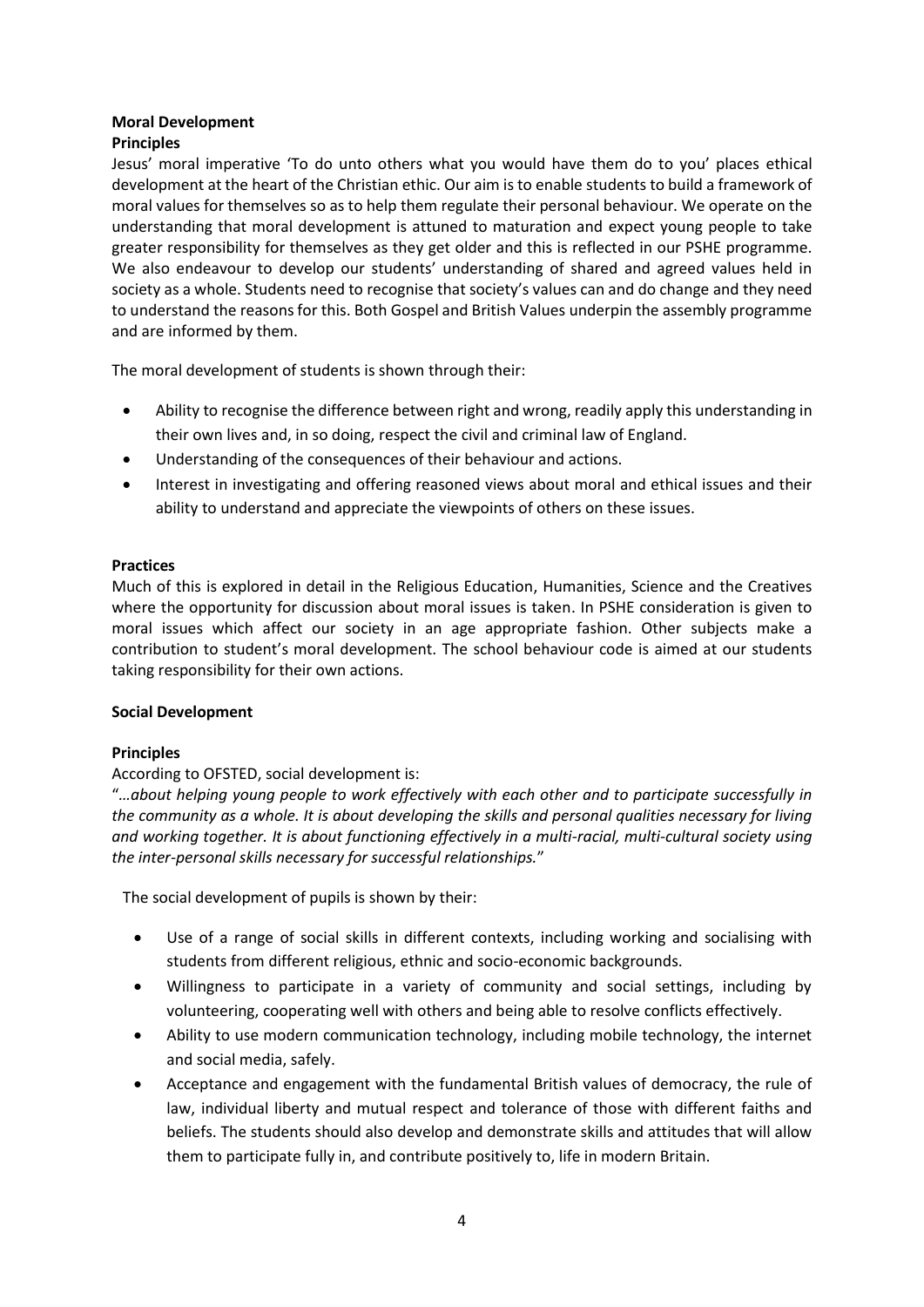Our aim is to enable students to flourish within the community. The school aims for students to develop positive relationships with one another and with adults in the community, to have a sense of personal and corporate responsibility and to participate in the various aspects of the life of the school community and the values attached. All subjects have a contribution to make to the social development of students, sometimes through the subject material but equally on a daily basis through the interaction of students and staff.

## **Practices**

Other areas where students experience personal growth and the development of social skills are drama productions, careers education and links with the Careers Service, sporting activities, charity collections, retreats, and parent evenings.

# **Cultural Development**

## **Principles**

As a Christian educational community we have a duty to promote the cultural heritage of the students in the school. *'Catholic schools aim to promote an understanding of the human person as a relational being, and a respect for diversity which attempts to understand rather than to simply exist. We believe that social cohesion is more than tolerance'.* (Called to be a People of Hope p11) Conscious of the diverse cultural nature of modern society in the United Kingdom, St Gregory's seeks to equip members of the community with an increasing understanding and appreciation of the rich variety and expression of different cultures.

The cultural development of students is shown by their:

- Understanding and appreciation of the wide range of cultural influences that have shaped their own heritage and that of others.
- Understanding and appreciation of the range of different cultures within the school, and further afield, as an essential element of their preparation for life in modern Britain.
- Knowledge of Britain's democratic parliamentary system and its central role in shaping our history and values, and in continuing to develop Britain.
- Willingness to participate in, and respond positively to, artistic, sporting and cultural opportunities.
- Interest in exploring, improving their understanding of, and showing respect for, different faiths and cultures.
- Understanding, acceptance, respect for, and celebration of, diversity, as shown by their tolerance and attitudes towards different religious, ethnic and socio-economic groups in the local, national and global communities.
- Ability to recognise and value the things shared across cultural, religious, ethnic and socioeconomic communities.

#### **Practices**

Through the curriculum the school offers staff and students the opportunity to appreciate and understand a range of cultural experiences.

Annually there is an Activities Week through which cultural and sporting values are promoted. The usual timetable is suspended and workshops are run either by staff or visiting workshops leaders. As an International School we are outward looking and we have trips to France, Germany and China